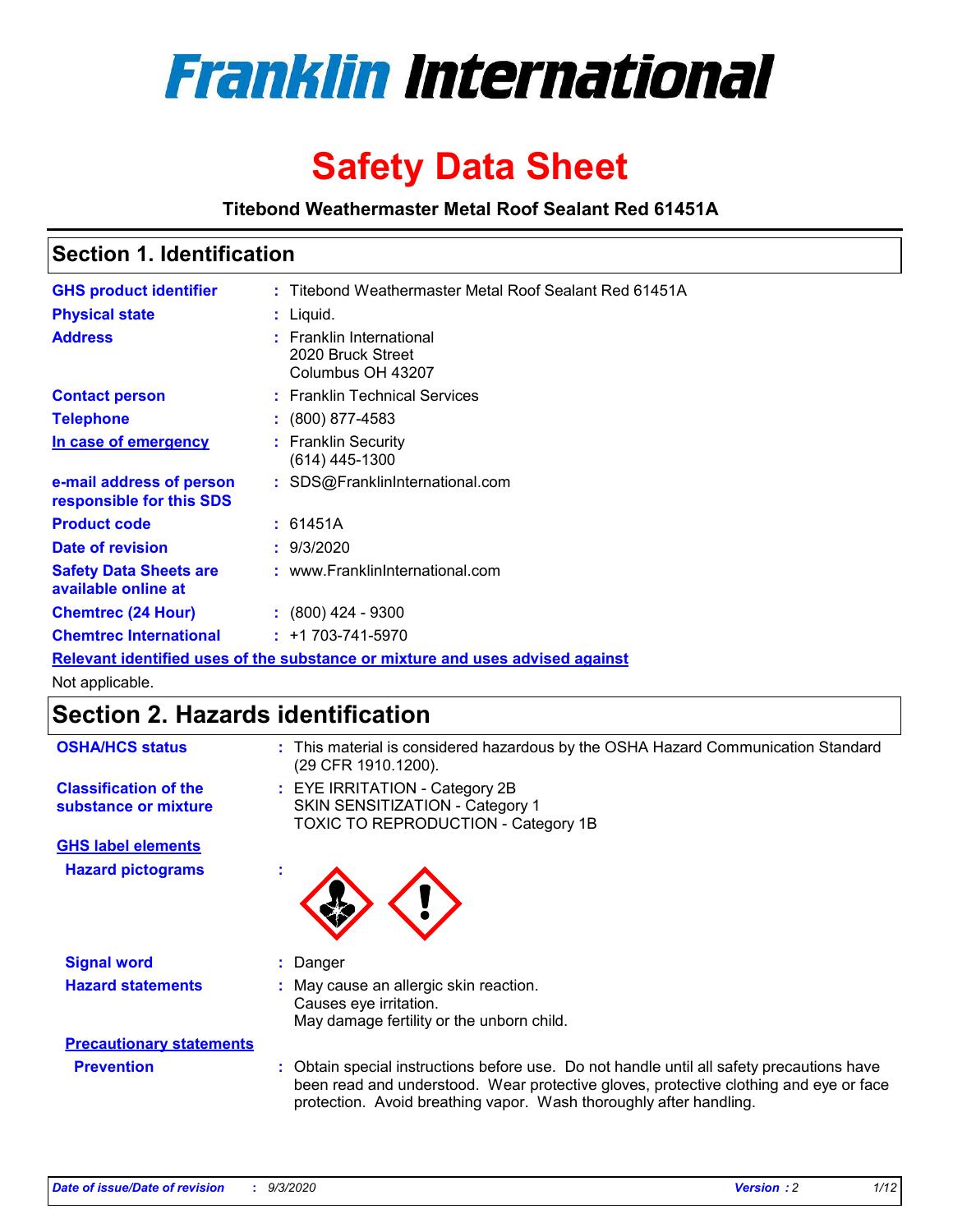### **Section 2. Hazards identification**

| <b>Response</b>                            | : IF exposed or concerned: Get medical advice or attention. Wash contaminated clothing<br>before reuse. IF ON SKIN: Wash with plenty of water. IF IN EYES: Rinse cautiously<br>with water for several minutes. Remove contact lenses, if present and easy to do.<br>Continue rinsing. If eye irritation persists: Get medical advice or attention. |
|--------------------------------------------|----------------------------------------------------------------------------------------------------------------------------------------------------------------------------------------------------------------------------------------------------------------------------------------------------------------------------------------------------|
| <b>Storage</b>                             | : Store locked up.                                                                                                                                                                                                                                                                                                                                 |
| <b>Disposal</b>                            | : Dispose of contents and container in accordance with all local, regional, national and<br>international regulations.                                                                                                                                                                                                                             |
| <b>Hazards not otherwise</b><br>classified | : Product generates methanol during cure.                                                                                                                                                                                                                                                                                                          |

# **Section 3. Composition/information on ingredients**

| <b>Substance/mixture</b> | Mixture |
|--------------------------|---------|
|                          |         |

| <b>Ingredient name</b>       | $\frac{9}{6}$ | <b>CAS number</b> |
|------------------------------|---------------|-------------------|
| 3-aminopropyltriethoxysilane | ≤3            | 919-30-2          |
| Dibutyltin dilaurate         | ∣≤0.3         | 77-58-7           |

Any concentration shown as a range is to protect confidentiality or is due to batch variation.

**There are no additional ingredients present which, within the current knowledge of the supplier and in the concentrations applicable, are classified as hazardous to health or the environment and hence require reporting in this section.**

**Occupational exposure limits, if available, are listed in Section 8.**

### **Section 4. First aid measures**

| <b>Description of necessary first aid measures</b> |                                                                                                                                                                                                                                                                                                                                                                                                                                                                                                                                                                                                                                                                                                                                                                           |
|----------------------------------------------------|---------------------------------------------------------------------------------------------------------------------------------------------------------------------------------------------------------------------------------------------------------------------------------------------------------------------------------------------------------------------------------------------------------------------------------------------------------------------------------------------------------------------------------------------------------------------------------------------------------------------------------------------------------------------------------------------------------------------------------------------------------------------------|
| <b>Eye contact</b>                                 | : Immediately flush eyes with plenty of water, occasionally lifting the upper and lower<br>eyelids. Check for and remove any contact lenses. Continue to rinse for at least 10<br>minutes. If irritation persists, get medical attention.                                                                                                                                                                                                                                                                                                                                                                                                                                                                                                                                 |
| <b>Inhalation</b>                                  | : Remove victim to fresh air and keep at rest in a position comfortable for breathing. If<br>not breathing, if breathing is irregular or if respiratory arrest occurs, provide artificial<br>respiration or oxygen by trained personnel. It may be dangerous to the person providing<br>aid to give mouth-to-mouth resuscitation. Get medical attention. If unconscious, place<br>in recovery position and get medical attention immediately. Maintain an open airway.<br>Loosen tight clothing such as a collar, tie, belt or waistband. In case of inhalation of<br>decomposition products in a fire, symptoms may be delayed. The exposed person may<br>need to be kept under medical surveillance for 48 hours.                                                       |
| <b>Skin contact</b>                                | : Wash with plenty of soap and water. Remove contaminated clothing and shoes. Wash<br>contaminated clothing thoroughly with water before removing it, or wear gloves.<br>Continue to rinse for at least 10 minutes. Get medical attention. In the event of any<br>complaints or symptoms, avoid further exposure. Wash clothing before reuse. Clean<br>shoes thoroughly before reuse.                                                                                                                                                                                                                                                                                                                                                                                     |
| <b>Ingestion</b>                                   | : Wash out mouth with water. Remove dentures if any. Remove victim to fresh air and<br>keep at rest in a position comfortable for breathing. If material has been swallowed and<br>the exposed person is conscious, give small quantities of water to drink. Stop if the<br>exposed person feels sick as vomiting may be dangerous. Do not induce vomiting<br>unless directed to do so by medical personnel. If vomiting occurs, the head should be<br>kept low so that vomit does not enter the lungs. Get medical attention. Never give<br>anything by mouth to an unconscious person. If unconscious, place in recovery position<br>and get medical attention immediately. Maintain an open airway. Loosen tight clothing<br>such as a collar, tie, belt or waistband. |
| Most important symptoms/effects, acute and delayed |                                                                                                                                                                                                                                                                                                                                                                                                                                                                                                                                                                                                                                                                                                                                                                           |
| <b>Potential acute health effects</b>              |                                                                                                                                                                                                                                                                                                                                                                                                                                                                                                                                                                                                                                                                                                                                                                           |
| <b>Eye contact</b>                                 | : May cause eye irritation.                                                                                                                                                                                                                                                                                                                                                                                                                                                                                                                                                                                                                                                                                                                                               |
| <b>Inhalation</b>                                  | : No known significant effects or critical hazards.                                                                                                                                                                                                                                                                                                                                                                                                                                                                                                                                                                                                                                                                                                                       |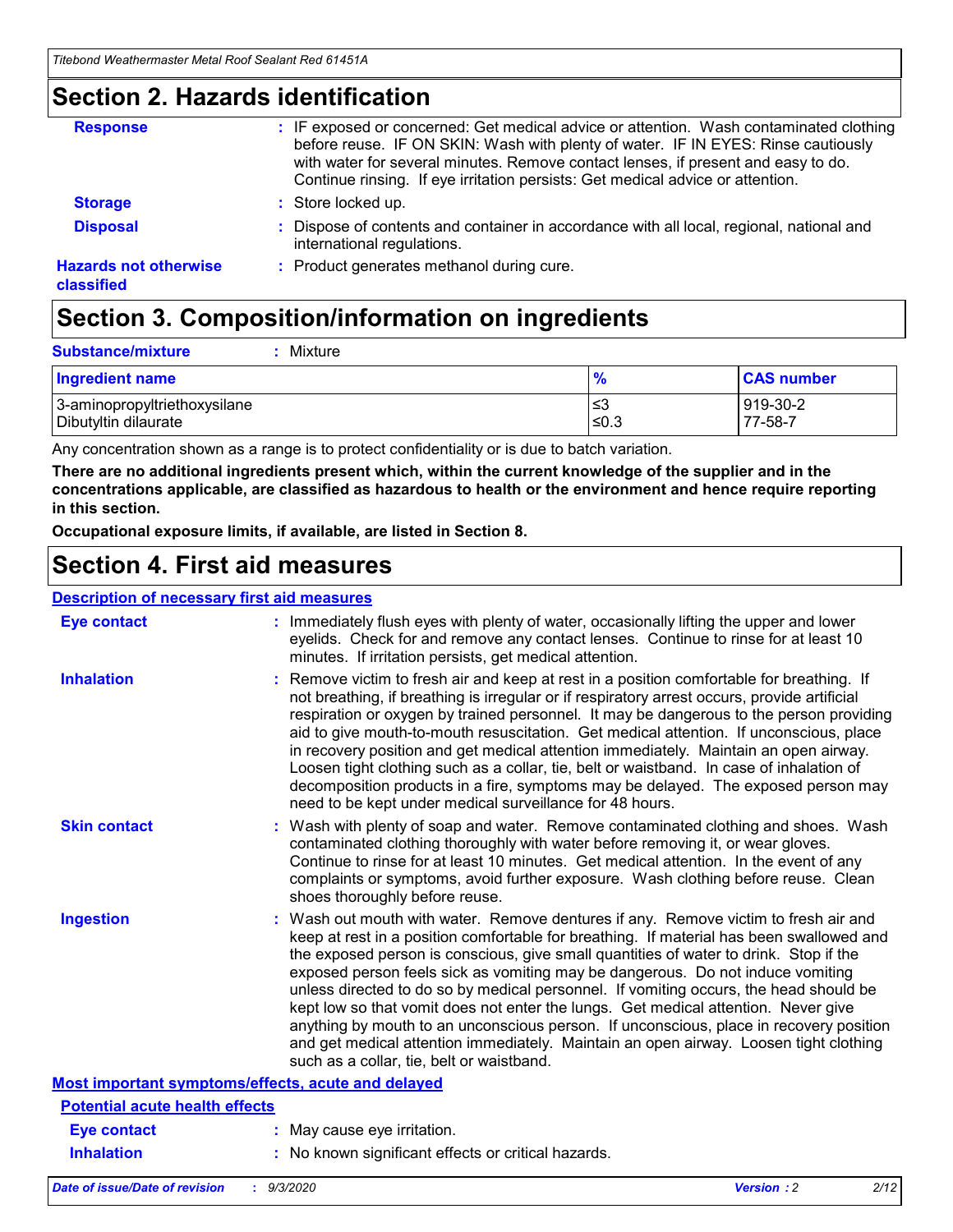| Titebond Weathermaster Metal Roof Sealant Red 61451A |                                                                                                                                                                                                                                                                                                                                                                                                               |  |  |
|------------------------------------------------------|---------------------------------------------------------------------------------------------------------------------------------------------------------------------------------------------------------------------------------------------------------------------------------------------------------------------------------------------------------------------------------------------------------------|--|--|
| <b>Section 4. First aid measures</b>                 |                                                                                                                                                                                                                                                                                                                                                                                                               |  |  |
| <b>Skin contact</b>                                  | : May cause skin irritation.                                                                                                                                                                                                                                                                                                                                                                                  |  |  |
| <b>Ingestion</b>                                     | : No known significant effects or critical hazards.                                                                                                                                                                                                                                                                                                                                                           |  |  |
| <b>Over-exposure signs/symptoms</b>                  |                                                                                                                                                                                                                                                                                                                                                                                                               |  |  |
| <b>Eye contact</b>                                   | : Adverse symptoms may include the following:<br>irritation<br>watering<br>redness                                                                                                                                                                                                                                                                                                                            |  |  |
| <b>Inhalation</b>                                    | : Adverse symptoms may include the following:<br>reduced fetal weight<br>increase in fetal deaths<br>skeletal malformations                                                                                                                                                                                                                                                                                   |  |  |
| <b>Skin contact</b>                                  | : Adverse symptoms may include the following:<br>irritation<br>redness<br>reduced fetal weight<br>increase in fetal deaths<br>skeletal malformations                                                                                                                                                                                                                                                          |  |  |
| <b>Ingestion</b>                                     | Adverse symptoms may include the following:<br>reduced fetal weight<br>increase in fetal deaths<br>skeletal malformations                                                                                                                                                                                                                                                                                     |  |  |
|                                                      | Indication of immediate medical attention and special treatment needed, if necessary                                                                                                                                                                                                                                                                                                                          |  |  |
| <b>Notes to physician</b>                            | : In case of inhalation of decomposition products in a fire, symptoms may be delayed.<br>The exposed person may need to be kept under medical surveillance for 48 hours.                                                                                                                                                                                                                                      |  |  |
| <b>Specific treatments</b>                           | : No specific treatment.                                                                                                                                                                                                                                                                                                                                                                                      |  |  |
| <b>Protection of first-aiders</b>                    | No action shall be taken involving any personal risk or without suitable training. If it is<br>suspected that fumes are still present, the rescuer should wear an appropriate mask or<br>self-contained breathing apparatus. It may be dangerous to the person providing aid to<br>give mouth-to-mouth resuscitation. Wash contaminated clothing thoroughly with water<br>before removing it, or wear gloves. |  |  |
| See toxicological information (Section 11)           |                                                                                                                                                                                                                                                                                                                                                                                                               |  |  |

### **Section 5. Fire-fighting measures**

| <b>Extinguishing media</b>                               |                                                                                                                                                                                                     |
|----------------------------------------------------------|-----------------------------------------------------------------------------------------------------------------------------------------------------------------------------------------------------|
| <b>Suitable extinguishing</b><br>media                   | : Use an extinguishing agent suitable for the surrounding fire.                                                                                                                                     |
| <b>Unsuitable extinguishing</b><br>media                 | : None known.                                                                                                                                                                                       |
| <b>Specific hazards arising</b><br>from the chemical     | : In a fire or if heated, a pressure increase will occur and the container may burst.                                                                                                               |
| <b>Hazardous thermal</b><br>decomposition products       | Decomposition products may include the following materials:<br>carbon dioxide<br>carbon monoxide<br>nitrogen oxides<br>metal oxide/oxides                                                           |
| <b>Special protective actions</b><br>for fire-fighters   | : Promptly isolate the scene by removing all persons from the vicinity of the incident if<br>there is a fire. No action shall be taken involving any personal risk or without suitable<br>training. |
| <b>Special protective</b><br>equipment for fire-fighters | Fire-fighters should wear appropriate protective equipment and self-contained breathing<br>apparatus (SCBA) with a full face-piece operated in positive pressure mode.                              |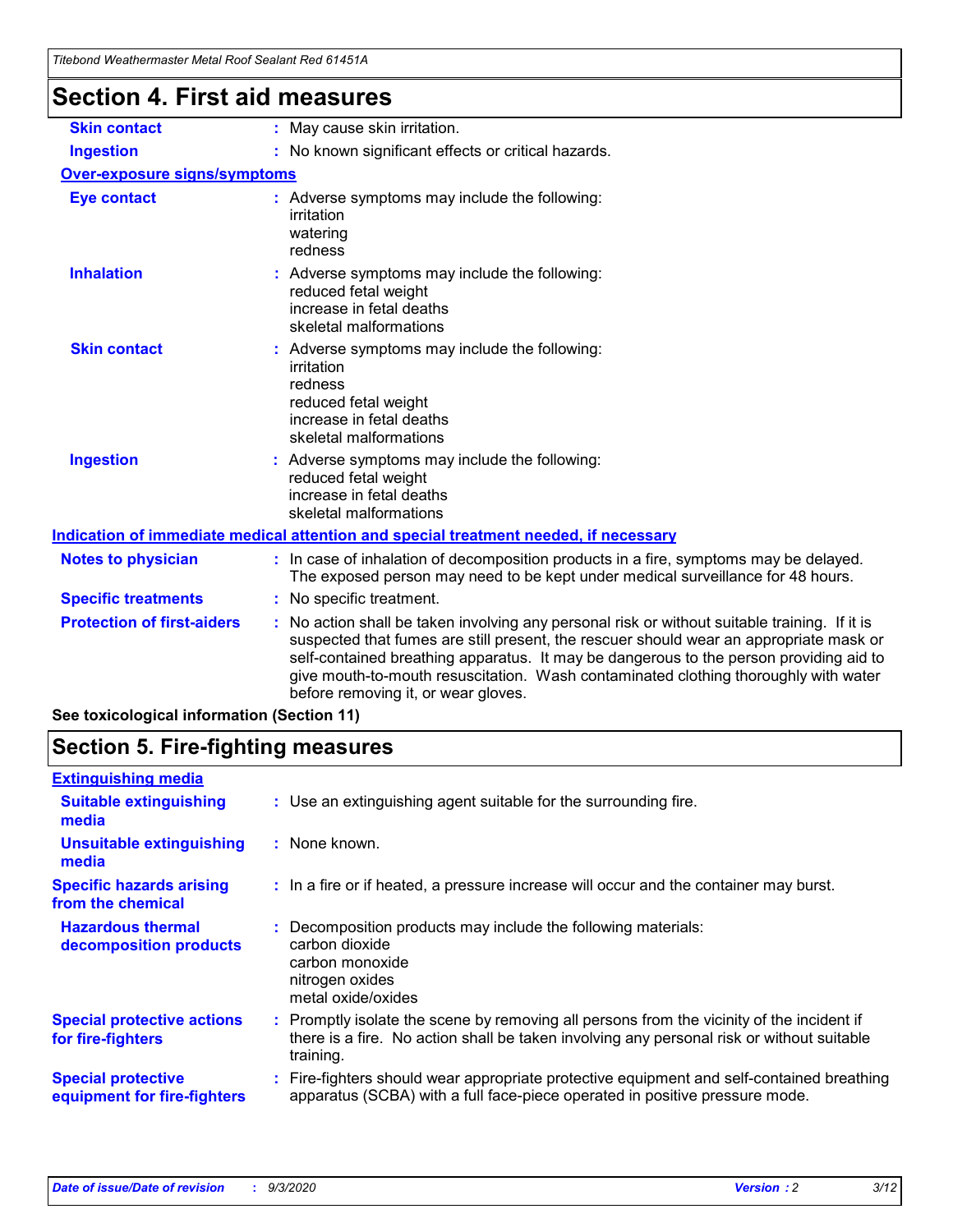### **Section 6. Accidental release measures**

|                                                              | Personal precautions, protective equipment and emergency procedures                                                                                                                                                                                                                                                                                                                                                                                                                                                                                                                                                                                                                                          |  |  |  |
|--------------------------------------------------------------|--------------------------------------------------------------------------------------------------------------------------------------------------------------------------------------------------------------------------------------------------------------------------------------------------------------------------------------------------------------------------------------------------------------------------------------------------------------------------------------------------------------------------------------------------------------------------------------------------------------------------------------------------------------------------------------------------------------|--|--|--|
| For non-emergency<br>personnel                               | : No action shall be taken involving any personal risk or without suitable training.<br>Evacuate surrounding areas. Keep unnecessary and unprotected personnel from<br>entering. Do not touch or walk through spilled material. Avoid breathing vapor or mist.<br>Provide adequate ventilation. Wear appropriate respirator when ventilation is<br>inadequate. Put on appropriate personal protective equipment.                                                                                                                                                                                                                                                                                             |  |  |  |
| For emergency responders                                     | : If specialized clothing is required to deal with the spillage, take note of any information in<br>Section 8 on suitable and unsuitable materials. See also the information in "For non-<br>emergency personnel".                                                                                                                                                                                                                                                                                                                                                                                                                                                                                           |  |  |  |
| <b>Environmental precautions</b>                             | : Avoid dispersal of spilled material and runoff and contact with soil, waterways, drains<br>and sewers. Inform the relevant authorities if the product has caused environmental<br>pollution (sewers, waterways, soil or air).                                                                                                                                                                                                                                                                                                                                                                                                                                                                              |  |  |  |
| <b>Methods and materials for containment and cleaning up</b> |                                                                                                                                                                                                                                                                                                                                                                                                                                                                                                                                                                                                                                                                                                              |  |  |  |
| <b>Small spill</b>                                           | : Stop leak if without risk. Move containers from spill area. Dilute with water and mop up<br>if water-soluble. Alternatively, or if water-insoluble, absorb with an inert dry material and<br>place in an appropriate waste disposal container. Dispose of via a licensed waste<br>disposal contractor.                                                                                                                                                                                                                                                                                                                                                                                                     |  |  |  |
| <b>Large spill</b>                                           | : Stop leak if without risk. Move containers from spill area. Approach release from<br>upwind. Prevent entry into sewers, water courses, basements or confined areas. Wash<br>spillages into an effluent treatment plant or proceed as follows. Contain and collect<br>spillage with non-combustible, absorbent material e.g. sand, earth, vermiculite or<br>diatomaceous earth and place in container for disposal according to local regulations<br>(see Section 13). Dispose of via a licensed waste disposal contractor. Contaminated<br>absorbent material may pose the same hazard as the spilled product. Note: see<br>Section 1 for emergency contact information and Section 13 for waste disposal. |  |  |  |

### **Section 7. Handling and storage**

#### **Precautions for safe handling**

| <b>Protective measures</b>                                                       | : Put on appropriate personal protective equipment (see Section 8). Persons with a<br>history of skin sensitization problems should not be employed in any process in which<br>this product is used. Avoid exposure - obtain special instructions before use. Avoid<br>exposure during pregnancy. Do not handle until all safety precautions have been read<br>and understood. Do not get in eyes or on skin or clothing. Do not ingest. Avoid<br>breathing vapor or mist. If during normal use the material presents a respiratory hazard,<br>use only with adequate ventilation or wear appropriate respirator. Keep in the original<br>container or an approved alternative made from a compatible material, kept tightly<br>closed when not in use. Empty containers retain product residue and can be hazardous.<br>Do not reuse container. |
|----------------------------------------------------------------------------------|--------------------------------------------------------------------------------------------------------------------------------------------------------------------------------------------------------------------------------------------------------------------------------------------------------------------------------------------------------------------------------------------------------------------------------------------------------------------------------------------------------------------------------------------------------------------------------------------------------------------------------------------------------------------------------------------------------------------------------------------------------------------------------------------------------------------------------------------------|
| <b>Advice on general</b><br>occupational hygiene                                 | : Eating, drinking and smoking should be prohibited in areas where this material is<br>handled, stored and processed. Workers should wash hands and face before eating,<br>drinking and smoking. Remove contaminated clothing and protective equipment before<br>entering eating areas. See also Section 8 for additional information on hygiene<br>measures.                                                                                                                                                                                                                                                                                                                                                                                                                                                                                    |
| <b>Conditions for safe storage,</b><br>including any<br><i>incompatibilities</i> | Store between the following temperatures: 0 to $120^{\circ}$ C (32 to $248^{\circ}$ F). Store in<br>accordance with local regulations. Store in original container protected from direct<br>sunlight in a dry, cool and well-ventilated area, away from incompatible materials (see<br>Section 10) and food and drink. Store locked up. Keep container tightly closed and<br>sealed until ready for use. Containers that have been opened must be carefully<br>resealed and kept upright to prevent leakage. Do not store in unlabeled containers.<br>Use appropriate containment to avoid environmental contamination. See Section 10 for<br>incompatible materials before handling or use.                                                                                                                                                     |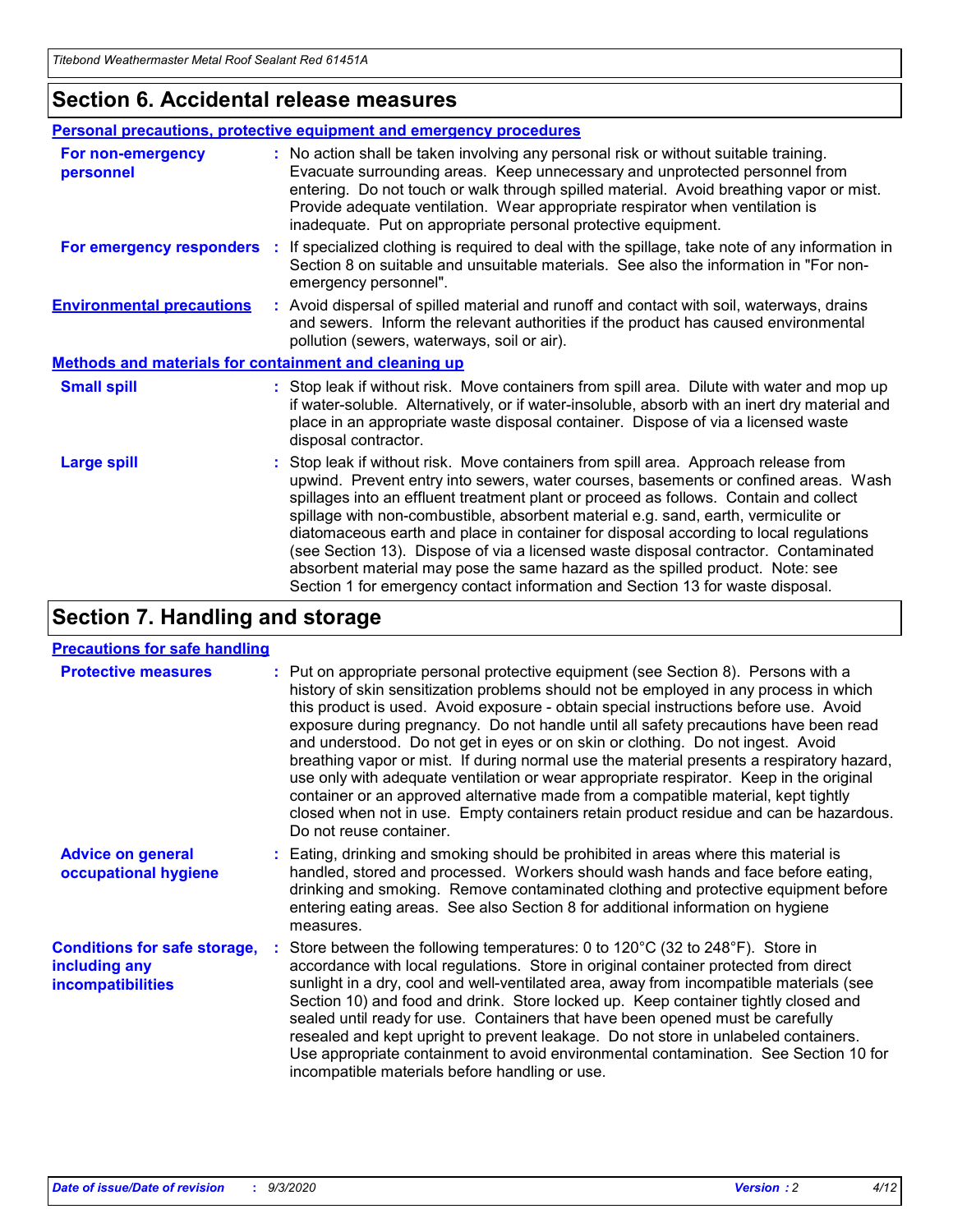# **Section 8. Exposure controls/personal protection**

#### **Control parameters**

#### **Occupational exposure limits**

| <b>Ingredient name</b>                               |    |                        | <b>Exposure limits</b>                                                                                                                                                                                                                                                                                                                                                                                                                                                                                                                                                                                                 |
|------------------------------------------------------|----|------------------------|------------------------------------------------------------------------------------------------------------------------------------------------------------------------------------------------------------------------------------------------------------------------------------------------------------------------------------------------------------------------------------------------------------------------------------------------------------------------------------------------------------------------------------------------------------------------------------------------------------------------|
| 3-aminopropyltriethoxysilane<br>Dibutyltin dilaurate |    |                        | None.<br>ACGIH TLV (United States, 3/2020). Absorbed through skin.<br>Notes: as Sn<br>TWA: $0.1 \text{ mg/m}^3$ , (as Sn) 8 hours.<br>STEL: 0.2 mg/m <sup>3</sup> , (as Sn) 15 minutes.<br>NIOSH REL (United States, 10/2016). Absorbed through skin.<br>Notes: as Sn<br>TWA: 0.1 mg/m <sup>3</sup> , (as Sn) 10 hours.<br>OSHA PEL (United States, 5/2018). Notes: as Sn<br>TWA: 0.1 mg/m <sup>3</sup> , (as Sn) 8 hours.<br>OSHA PEL 1989 (United States, 3/1989). Absorbed through skin.<br>Notes: measured as Sn<br>TWA: 0.1 mg/m <sup>3</sup> , (measured as Sn) 8 hours. Form: Organic                           |
| <b>Appropriate engineering</b><br>controls           |    |                        | : If user operations generate dust, fumes, gas, vapor or mist, use process enclosures,<br>local exhaust ventilation or other engineering controls to keep worker exposure to<br>airborne contaminants below any recommended or statutory limits.                                                                                                                                                                                                                                                                                                                                                                       |
| <b>Environmental exposure</b><br>controls            |    |                        | Emissions from ventilation or work process equipment should be checked to ensure<br>they comply with the requirements of environmental protection legislation. In some<br>cases, fume scrubbers, filters or engineering modifications to the process equipment<br>will be necessary to reduce emissions to acceptable levels.                                                                                                                                                                                                                                                                                          |
| <b>Individual protection measures</b>                |    |                        |                                                                                                                                                                                                                                                                                                                                                                                                                                                                                                                                                                                                                        |
| <b>Hygiene measures</b>                              |    |                        | : Wash hands, forearms and face thoroughly after handling chemical products, before<br>eating, smoking and using the lavatory and at the end of the working period.<br>Appropriate techniques should be used to remove potentially contaminated clothing.<br>Contaminated work clothing should not be allowed out of the workplace. Wash<br>contaminated clothing before reusing. Ensure that eyewash stations and safety<br>showers are close to the workstation location.                                                                                                                                            |
| <b>Eye/face protection</b>                           |    |                        | Safety eyewear complying with an approved standard should be used when a risk<br>assessment indicates this is necessary to avoid exposure to liquid splashes, mists,<br>gases or dusts. If contact is possible, the following protection should be worn, unless<br>the assessment indicates a higher degree of protection: chemical splash goggles.                                                                                                                                                                                                                                                                    |
| <b>Skin protection</b>                               |    |                        |                                                                                                                                                                                                                                                                                                                                                                                                                                                                                                                                                                                                                        |
| <b>Hand protection</b>                               |    |                        | : Chemical-resistant, impervious gloves complying with an approved standard should be<br>worn at all times when handling chemical products if a risk assessment indicates this is<br>necessary. Considering the parameters specified by the glove manufacturer, check<br>during use that the gloves are still retaining their protective properties. It should be<br>noted that the time to breakthrough for any glove material may be different for different<br>glove manufacturers. In the case of mixtures, consisting of several substances, the<br>protection time of the gloves cannot be accurately estimated. |
| <b>Body protection</b>                               |    | handling this product. | Personal protective equipment for the body should be selected based on the task being<br>performed and the risks involved and should be approved by a specialist before                                                                                                                                                                                                                                                                                                                                                                                                                                                |
| <b>Other skin protection</b>                         |    |                        | : Appropriate footwear and any additional skin protection measures should be selected<br>based on the task being performed and the risks involved and should be approved by a<br>specialist before handling this product.                                                                                                                                                                                                                                                                                                                                                                                              |
| <b>Respiratory protection</b>                        | ÷. | aspects of use.        | Based on the hazard and potential for exposure, select a respirator that meets the<br>appropriate standard or certification. Respirators must be used according to a<br>respiratory protection program to ensure proper fitting, training, and other important                                                                                                                                                                                                                                                                                                                                                         |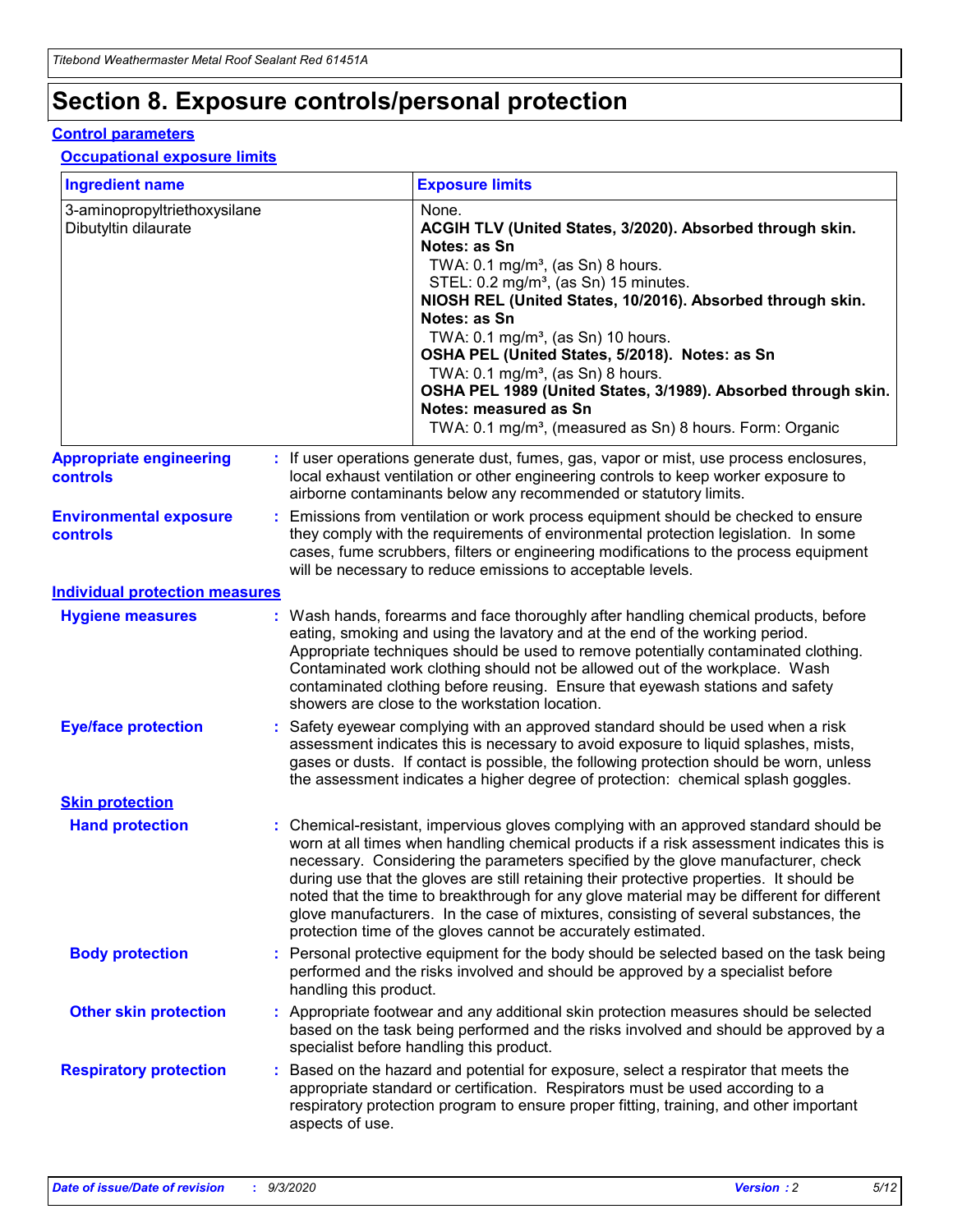### **Section 9. Physical and chemical properties**

#### **Appearance**

| <b>Physical state</b>                             |   | : Liquid. [Paste.]                                              |
|---------------------------------------------------|---|-----------------------------------------------------------------|
| <b>Color</b>                                      |   | Red.                                                            |
| Odor                                              |   | Characteristic.                                                 |
| <b>Odor threshold</b>                             | ÷ | Not available.                                                  |
| рH                                                |   | Not applicable.                                                 |
| <b>Melting point</b>                              |   | : Not available.                                                |
| <b>Boiling point</b>                              |   | >200°C (>392°F)                                                 |
| <b>Flash point</b>                                |   | Closed cup: >200°C (>392°F) [Setaflash.]                        |
| <b>Evaporation rate</b>                           |   | $:$ >1 (butyl acetate = 1)                                      |
| <b>Flammability (solid, gas)</b>                  |   | : Not available.                                                |
| Lower and upper explosive<br>(flammable) limits   |   | : Not available.                                                |
| <b>VOC (less water, less)</b><br>exempt solvents) |   | : 0 g/l                                                         |
| <b>Volatility</b>                                 |   | $: 0\%$ (w/w)                                                   |
| <b>Vapor density</b>                              |   | Not available.                                                  |
| <b>Relative density</b>                           |   | $\mathbf{1}$ $\mathbf{\sqrt{432}}$                              |
| <b>Solubility</b>                                 |   | Insoluble in the following materials: cold water and hot water. |
| <b>Solubility in water</b>                        |   | Not available.                                                  |
| <b>Partition coefficient: n-</b><br>octanol/water |   | $:$ Not available.                                              |
| <b>Auto-ignition temperature</b>                  |   | : Not available.                                                |
| <b>Decomposition temperature</b>                  |   | : Not available.                                                |
| <b>Viscosity</b>                                  |   | $:$ Not available.                                              |

### **Section 10. Stability and reactivity**

| <b>Reactivity</b>                            |    | : No specific test data related to reactivity available for this product or its ingredients.            |
|----------------------------------------------|----|---------------------------------------------------------------------------------------------------------|
| <b>Chemical stability</b>                    |    | : The product is stable.                                                                                |
| <b>Possibility of hazardous</b><br>reactions |    | : Under normal conditions of storage and use, hazardous reactions will not occur.                       |
| <b>Conditions to avoid</b>                   |    | : No specific data.                                                                                     |
| <b>Incompatible materials</b>                | ٠. | No specific data.                                                                                       |
| <b>Hazardous decomposition</b><br>products   | ÷. | Under normal conditions of storage and use, hazardous decomposition products should<br>not be produced. |

### **Section 11. Toxicological information**

#### **Information on toxicological effects**

#### **Acute toxicity**

| <b>Product/ingredient name</b> | <b>Result</b>           | <b>Species</b> | <b>Dose</b>                | <b>Exposure</b> |
|--------------------------------|-------------------------|----------------|----------------------------|-----------------|
| 3-aminopropyltriethoxysilane   | <b>ILD50 Dermal</b>     | Rabbit         | 4.29 g/kg                  |                 |
| Dibutyltin dilaurate           | ILD50 Oral<br>LD50 Oral | Rat<br>Rat     | $1.57$ g/kg<br>175 $mg/kg$ |                 |
|                                |                         |                |                            |                 |

**Irritation/Corrosion**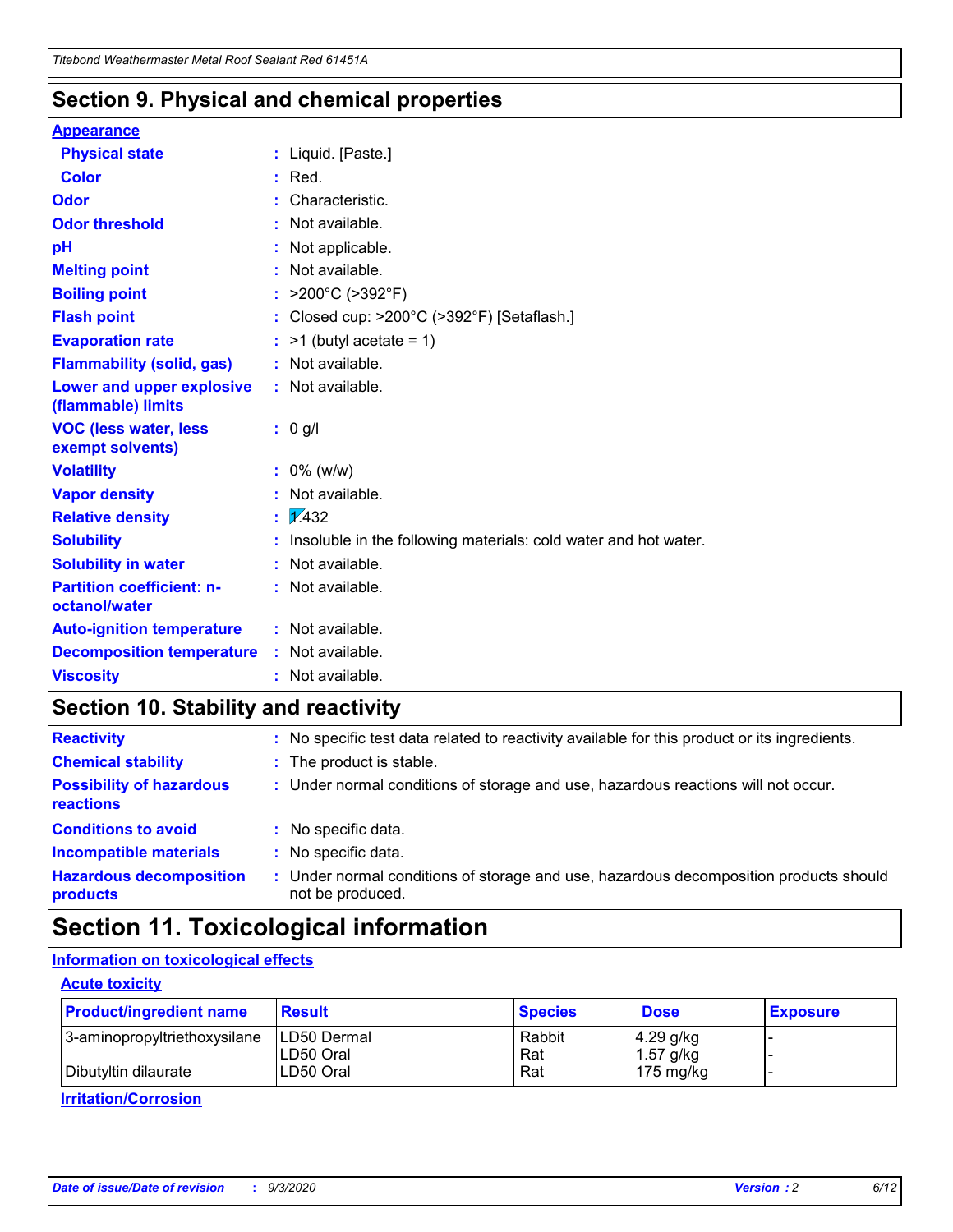# **Section 11. Toxicological information**

| <b>Product/ingredient name</b> | <b>Result</b>            | <b>Species</b> | <b>Score</b> | <b>Exposure</b>    | <b>Observation</b> |
|--------------------------------|--------------------------|----------------|--------------|--------------------|--------------------|
| 3-aminopropyltriethoxysilane   | Eyes - Mild irritant     | Rabbit         |              | $100$ mg           |                    |
|                                | Eyes - Severe irritant   | Rabbit         |              | 24 hours 750       |                    |
|                                |                          |                |              | ug                 |                    |
|                                | Skin - Severe irritant   | Rabbit         |              | 24 hours 5         | -                  |
| Dibutyltin dilaurate           | Eyes - Moderate irritant | Rabbit         |              | mg<br>24 hours 100 |                    |
|                                |                          |                |              | mg                 |                    |
|                                | Skin - Severe irritant   | Rabbit         |              | 500 mg             | -                  |

#### **Sensitization**

Not available.

#### **Mutagenicity**

Not available.

#### **Carcinogenicity**

Not available.

#### **Reproductive toxicity**

Not available.

#### **Teratogenicity**

Not available.

#### **Specific target organ toxicity (single exposure)**

Not available.

#### **Specific target organ toxicity (repeated exposure)**

| <b>Name</b>                                                                  |                                                                                    | <b>Category</b>                                     | <b>Route of</b><br>exposure | <b>Target organs</b> |  |  |
|------------------------------------------------------------------------------|------------------------------------------------------------------------------------|-----------------------------------------------------|-----------------------------|----------------------|--|--|
| Dibutyltin dilaurate                                                         |                                                                                    | Category 1                                          | $\overline{\phantom{0}}$    | respiratory system   |  |  |
| <b>Aspiration hazard</b><br>Not available.                                   |                                                                                    |                                                     |                             |                      |  |  |
| <b>Information on the likely</b><br>routes of exposure                       | : Not available.                                                                   |                                                     |                             |                      |  |  |
| <b>Potential acute health effects</b>                                        |                                                                                    |                                                     |                             |                      |  |  |
| <b>Eye contact</b>                                                           | : May cause eye irritation.                                                        |                                                     |                             |                      |  |  |
| <b>Inhalation</b>                                                            |                                                                                    | : No known significant effects or critical hazards. |                             |                      |  |  |
| <b>Skin contact</b>                                                          |                                                                                    | : May cause skin irritation.                        |                             |                      |  |  |
| <b>Ingestion</b>                                                             |                                                                                    | : No known significant effects or critical hazards. |                             |                      |  |  |
| Symptoms related to the physical, chemical and toxicological characteristics |                                                                                    |                                                     |                             |                      |  |  |
| <b>Eye contact</b>                                                           | : Adverse symptoms may include the following:<br>irritation<br>watering<br>redness |                                                     |                             |                      |  |  |
| <b>Inhalation</b>                                                            | reduced fetal weight<br>increase in fetal deaths<br>skeletal malformations         | : Adverse symptoms may include the following:       |                             |                      |  |  |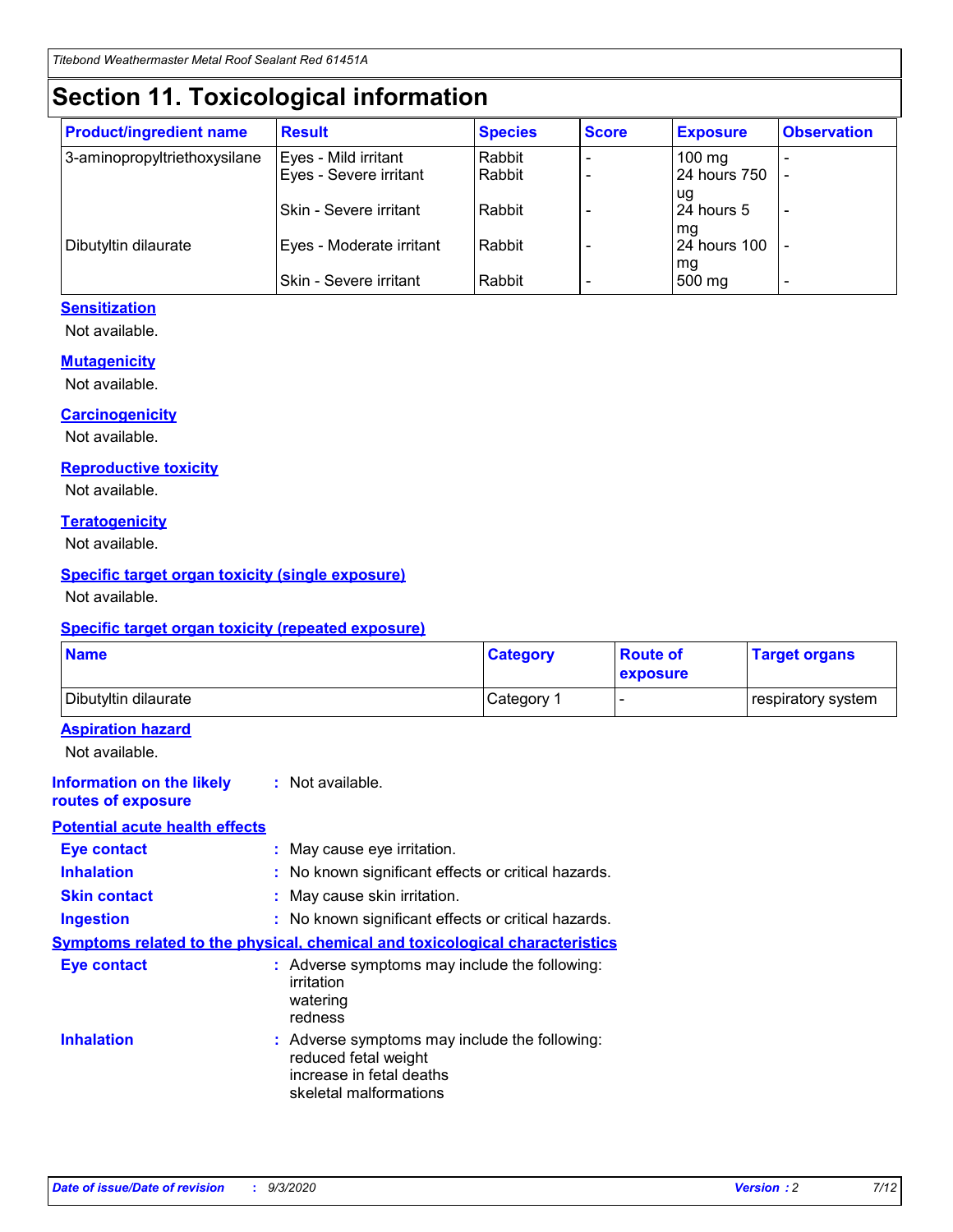*Titebond Weathermaster Metal Roof Sealant Red 61451A*

# **Section 11. Toxicological information**

| <b>Skin contact</b>                     | : Adverse symptoms may include the following:<br>irritation                                                                 |  |  |  |
|-----------------------------------------|-----------------------------------------------------------------------------------------------------------------------------|--|--|--|
|                                         | redness                                                                                                                     |  |  |  |
|                                         | reduced fetal weight<br>increase in fetal deaths                                                                            |  |  |  |
|                                         | skeletal malformations                                                                                                      |  |  |  |
| <b>Ingestion</b>                        | : Adverse symptoms may include the following:<br>reduced fetal weight<br>increase in fetal deaths<br>skeletal malformations |  |  |  |
|                                         | Delayed and immediate effects and also chronic effects from short and long term exposure                                    |  |  |  |
| <b>Short term exposure</b>              |                                                                                                                             |  |  |  |
| <b>Potential immediate</b><br>effects   | : Not available.                                                                                                            |  |  |  |
| <b>Potential delayed effects</b>        | : Not available.                                                                                                            |  |  |  |
| <b>Long term exposure</b>               |                                                                                                                             |  |  |  |
| <b>Potential immediate</b><br>effects   | : Not available.                                                                                                            |  |  |  |
| <b>Potential delayed effects</b>        | : Not available.                                                                                                            |  |  |  |
| <b>Potential chronic health effects</b> |                                                                                                                             |  |  |  |
| Not available.                          |                                                                                                                             |  |  |  |
| <b>General</b>                          | Once sensitized, a severe allergic reaction may occur when subsequently exposed to<br>very low levels.                      |  |  |  |
| <b>Carcinogenicity</b>                  | : No known significant effects or critical hazards.                                                                         |  |  |  |
| <b>Mutagenicity</b>                     | : No known significant effects or critical hazards.                                                                         |  |  |  |
| <b>Teratogenicity</b>                   | May damage the unborn child.                                                                                                |  |  |  |
| <b>Developmental effects</b>            | : No known significant effects or critical hazards.                                                                         |  |  |  |
| <b>Fertility effects</b>                | May damage fertility.                                                                                                       |  |  |  |
| <b>Numerical measures of toxicity</b>   |                                                                                                                             |  |  |  |
| <b>Acute toxicity estimates</b>         |                                                                                                                             |  |  |  |
| الملمانة المستنقط فالمرابط              |                                                                                                                             |  |  |  |

Not available.

# **Section 12. Ecological information**

#### **Toxicity**

| <b>Product/ingredient name</b> | <b>Result</b>                                       | <b>Species</b>               | <b>Exposure</b>       |
|--------------------------------|-----------------------------------------------------|------------------------------|-----------------------|
| Dibutyltin dilaurate           | $ CC50>3$ mg/l<br>Chronic EC10 > 2 mg/l Fresh water | Algae<br>Algae - Desmodesmus | 72 hours<br>196 hours |
|                                |                                                     | <b>I</b> subspicatus         |                       |

#### **Persistence and degradability**

| <b>Product/ingredient name</b> | <b>Test</b>                                                                    | <b>Result</b>  |                   | <b>Dose</b> | <b>Inoculum</b>         |
|--------------------------------|--------------------------------------------------------------------------------|----------------|-------------------|-------------|-------------------------|
| Dibutyltin dilaurate           | OECD 301F<br>Ready<br>Biodegradability -<br>Manometric<br>Respirometry<br>Test | 23 % - 28 days |                   |             |                         |
| <b>Product/ingredient name</b> | <b>Aquatic half-life</b>                                                       |                | <b>Photolysis</b> |             | <b>Biodegradability</b> |
| Dibutyltin dilaurate           |                                                                                |                |                   |             | <b>Inherent</b>         |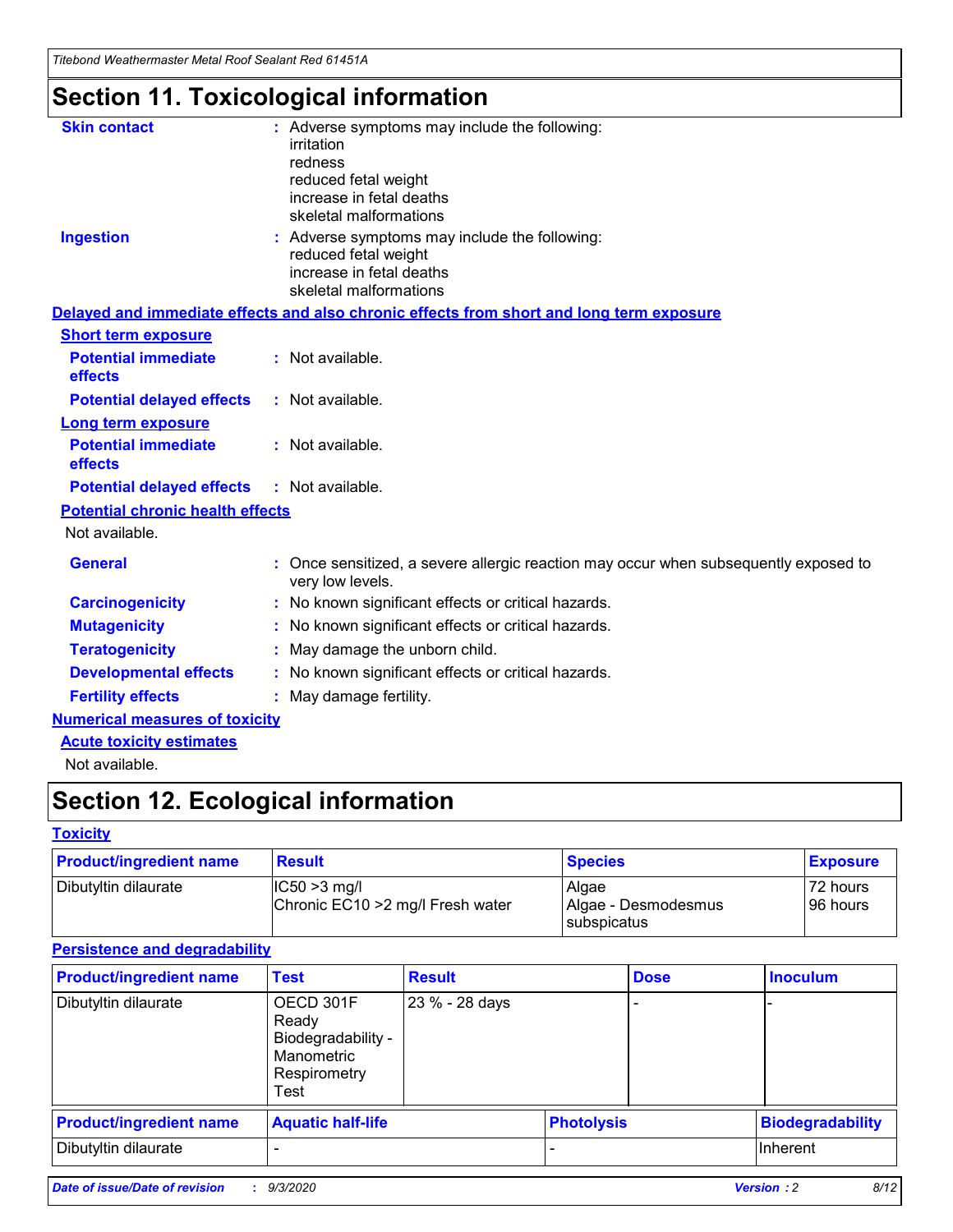# **Section 12. Ecological information**

#### **Bioaccumulative potential**

| <b>Product/ingredient name</b> | <b>LogP</b> <sub>ow</sub> | <b>BCF</b> | <b>Potential</b> |
|--------------------------------|---------------------------|------------|------------------|
| 3-aminopropyltriethoxysilane   | 4.44                      | 3.4        | low              |
| Dibutyltin dilaurate           |                           | 2.91       | low              |

#### **Mobility in soil**

| <b>MODINA IN SON</b>                                          |                                                     |
|---------------------------------------------------------------|-----------------------------------------------------|
| <b>Soil/water partition</b><br>coefficient (K <sub>oc</sub> ) | : Not available.                                    |
| <b>Other adverse effects</b>                                  | : No known significant effects or critical hazards. |

### **Section 13. Disposal considerations**

**Disposal methods :**

The generation of waste should be avoided or minimized wherever possible. Disposal of this product, solutions and any by-products should at all times comply with the requirements of environmental protection and waste disposal legislation and any regional local authority requirements. Dispose of surplus and non-recyclable products via a licensed waste disposal contractor. Waste should not be disposed of untreated to the sewer unless fully compliant with the requirements of all authorities with jurisdiction. Waste packaging should be recycled. Incineration or landfill should only be considered when recycling is not feasible. This material and its container must be disposed of in a safe way. Care should be taken when handling emptied containers that have not been cleaned or rinsed out. Empty containers or liners may retain some product residues. Avoid dispersal of spilled material and runoff and contact with soil, waterways, drains and sewers.

### **Section 14. Transport information**

|                                      | <b>DOT</b><br><b>Classification</b> | <b>TDG</b><br><b>Classification</b> | <b>Mexico</b><br><b>Classification</b> | <b>ADR/RID</b>           | <b>IMDG</b>              | <b>IATA</b>    |
|--------------------------------------|-------------------------------------|-------------------------------------|----------------------------------------|--------------------------|--------------------------|----------------|
| <b>UN number</b>                     | Not regulated.                      | Not regulated.                      | Not regulated.                         | Not regulated.           | Not regulated.           | Not regulated. |
| <b>UN proper</b><br>shipping name    |                                     |                                     |                                        |                          |                          |                |
| <b>Transport</b><br>hazard class(es) |                                     | $\overline{\phantom{0}}$            | $\qquad \qquad \blacksquare$           | $\overline{\phantom{0}}$ | $\overline{\phantom{0}}$ |                |
| <b>Packing group</b>                 |                                     |                                     |                                        |                          |                          |                |
| <b>Environmental</b><br>hazards      | No.                                 | No.                                 | No.                                    | No.                      | No.                      | No.            |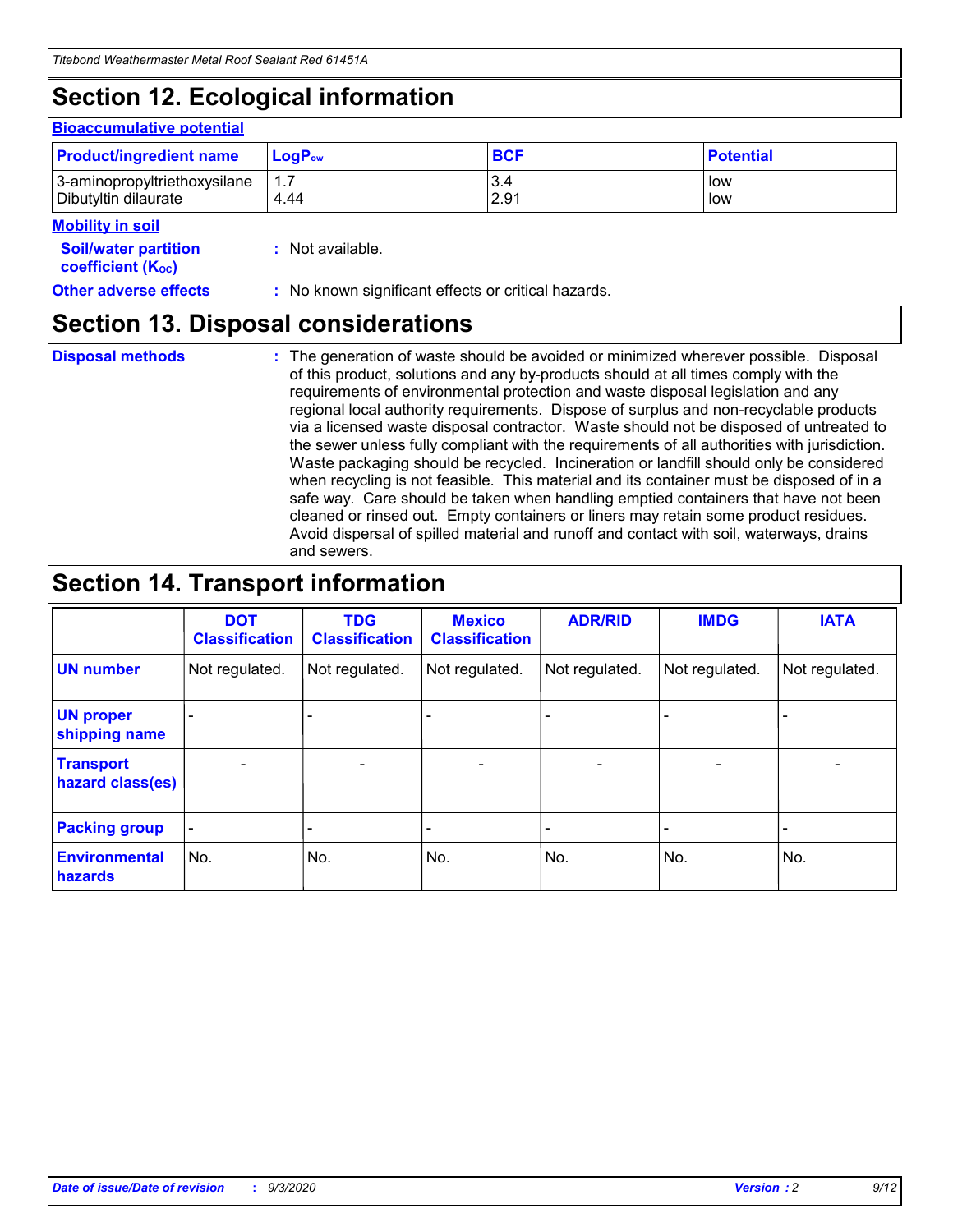### **Section 15. Regulatory information**

#### **U.S. Federal regulations**

#### **SARA 302/304**

#### **Composition/information on ingredients**

No products were found.

| SARA 304 RQ | Not applicable. |
|-------------|-----------------|
|-------------|-----------------|

#### **SARA 311/312**

**Classification :** EYE IRRITATION - Category 2B SKIN SENSITIZATION - Category 1 TOXIC TO REPRODUCTION - Category 1B HNOC - Product generates methanol during cure.

#### **Composition/information on ingredients**

| <b>Name</b>                  | $\frac{9}{6}$ | <b>Classification</b>                                                                                                                                                                                                                                                                                      |
|------------------------------|---------------|------------------------------------------------------------------------------------------------------------------------------------------------------------------------------------------------------------------------------------------------------------------------------------------------------------|
| 3-aminopropyltriethoxysilane | $\leq$ 3      | <b>FLAMMABLE LIQUIDS - Category 4</b><br><b>ACUTE TOXICITY (oral) - Category 4</b><br><b>SKIN IRRITATION - Category 2</b><br>EYE IRRITATION - Category 2A                                                                                                                                                  |
| Dibutyltin dilaurate         | ≤0.3          | <b>ACUTE TOXICITY (oral) - Category 3</b><br>SKIN CORROSION - Category 1C<br>SERIOUS EYE DAMAGE - Category 1<br>SKIN SENSITIZATION - Category 1<br><b>GERM CELL MUTAGENICITY - Category 2</b><br>TOXIC TO REPRODUCTION - Category 1B<br>SPECIFIC TARGET ORGAN TOXICITY (REPEATED<br>EXPOSURE) - Category 1 |

#### **State regulations**

**Massachusetts :**

: None of the components are listed.

**New York :** None of the components are listed. **New Jersey :** None of the components are listed.

**Pennsylvania :** None of the components are listed.

#### **California Prop. 65**

WARNING: This product can expose you to methanol, which is known to the State of California to cause birth defects or other reproductive harm. For more information go to www.P65Warnings.ca.gov.

| Ingredient name | No significant risk Maximum<br>level | acceptable dosage<br><b>level</b> |
|-----------------|--------------------------------------|-----------------------------------|
| I methanol      |                                      | Yes.                              |

#### **International regulations**

**Chemical Weapon Convention List Schedules I, II & III Chemicals** Not listed.

#### **Montreal Protocol**

Not listed.

**Stockholm Convention on Persistent Organic Pollutants**

Not listed.

#### **UNECE Aarhus Protocol on POPs and Heavy Metals** Not listed.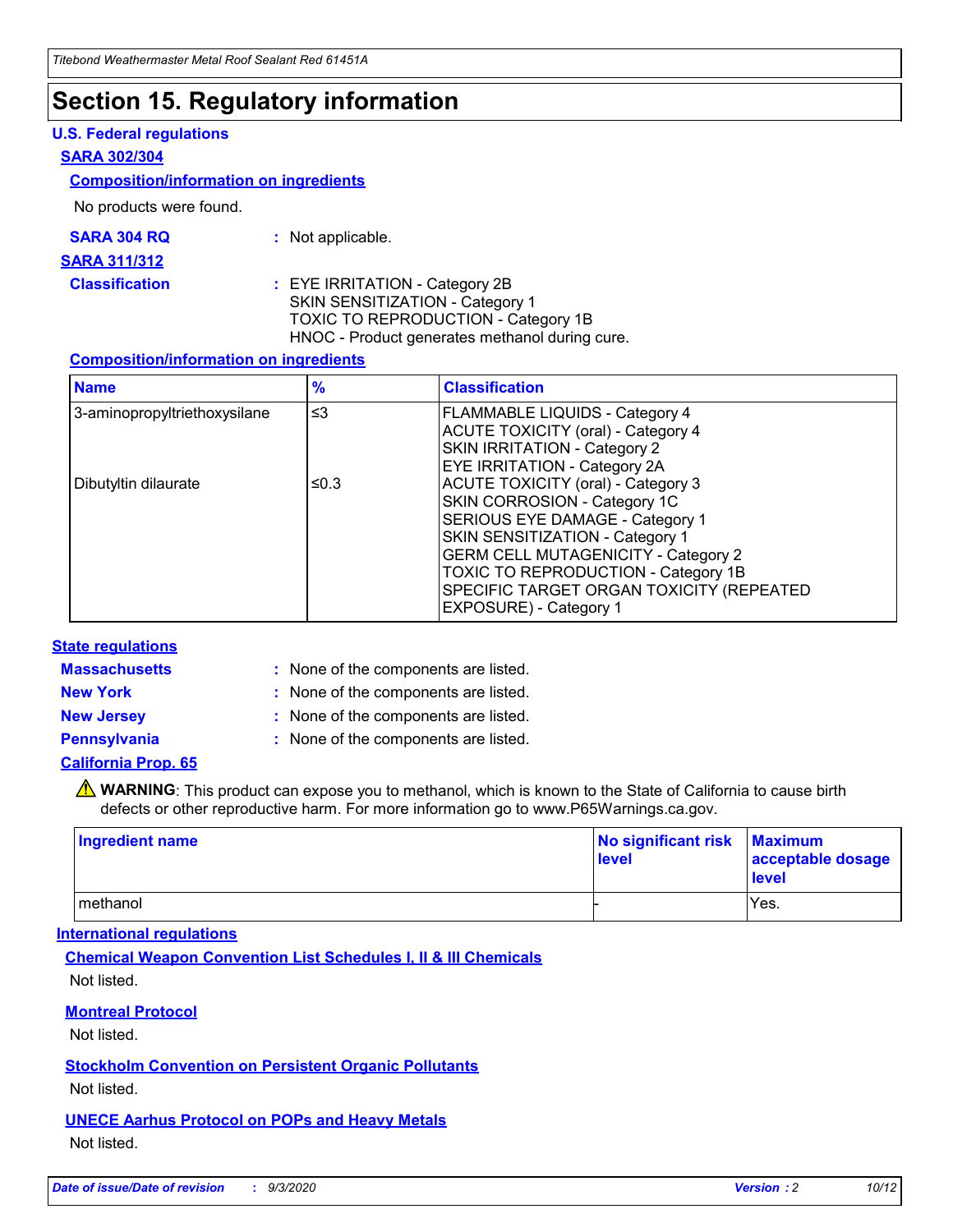# **Section 15. Regulatory information**

#### **Inventory list**

- 
- **China :** Not determined.

**United States TSCA 8(b) inventory**

**:** All components are active or exempted.

# **Section 16. Other information**





**Caution: HMIS® ratings are based on a 0-4 rating scale, with 0 representing minimal hazards or risks, and 4 representing significant hazards or risks. Although HMIS® ratings and the associated label are not required on SDSs or products leaving a facility under 29 CFR 1910.1200, the preparer may choose to provide them. HMIS® ratings are to be used with a fully implemented HMIS® program. HMIS® is a registered trademark and service mark of the American Coatings Association, Inc.**

**The customer is responsible for determining the PPE code for this material. For more information on HMIS® Personal Protective Equipment (PPE) codes, consult the HMIS® Implementation Manual.**

**National Fire Protection Association (U.S.A.)**



**Reprinted with permission from NFPA 704-2001, Identification of the Hazards of Materials for Emergency Response Copyright ©1997, National Fire Protection Association, Quincy, MA 02269. This reprinted material is not the complete and official position of the National Fire Protection Association, on the referenced subject which is represented only by the standard in its entirety.**

**Copyright ©2001, National Fire Protection Association, Quincy, MA 02269. This warning system is intended to be interpreted and applied only by properly trained individuals to identify fire, health and reactivity hazards of chemicals. The user is referred to certain limited number of chemicals with recommended classifications in NFPA 49 and NFPA 325, which would be used as a guideline only. Whether the chemicals are classified by NFPA or not, anyone using the 704 systems to classify chemicals does so at their own risk.**

#### **Procedure used to derive the classification**

| <b>Classification</b>                                                                                         | <b>Justification</b>                                  |
|---------------------------------------------------------------------------------------------------------------|-------------------------------------------------------|
| <b>EYE IRRITATION - Category 2B</b><br>SKIN SENSITIZATION - Category 1<br>TOXIC TO REPRODUCTION - Category 1B | Expert judgment<br>Expert judgment<br>Expert judgment |
| <b>History</b>                                                                                                |                                                       |

| .                                 |             |
|-----------------------------------|-------------|
| <b>Date of printing</b>           | : 4/22/2022 |
| Date of issue/Date of<br>revision | : 9/3/2020  |
| Date of previous issue            | : 9/3/2020  |
| <b>Version</b>                    | $\cdot$ 2   |
|                                   |             |